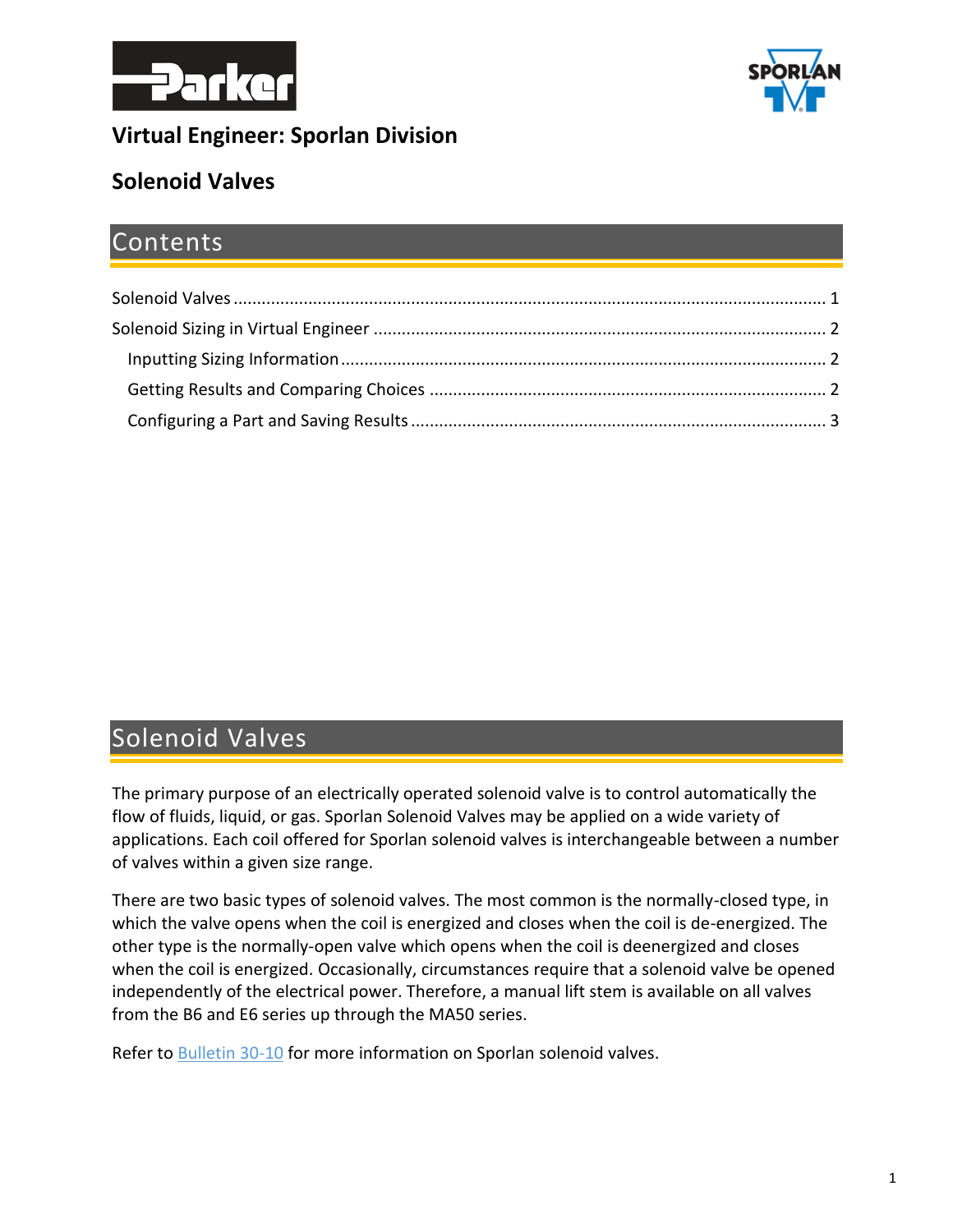# <span id="page-1-0"></span>Solenoid Sizing in Virtual Engineer

Virtual Engineer will attempt to select the smallest size valve such that the pressure drop across the valve is less than or equal to the following pressure drops:

| <b>Service</b> | <b>Pressure Drop (psi)</b>    |
|----------------|-------------------------------|
| liquid line    | 1°F equivalent, 1 psi minimum |
| suction line   | 2°F equivalent, 1 psi minimum |
| discharge line | 10                            |

#### <span id="page-1-1"></span>Inputting Sizing Information

**Refrigerant** is the type of refrigerant the system is operating with, by ASHRAE R-number designation.

**Evaporator Temperature** is the saturated temperature at evaporator or suction pressure. Virtual Engineer will allow Liquid Temperature to be less than the Evaporator Temperature.

**Condensing Temperature** is the saturated temperature at discharge or condensing pressure. It is checked against the Liquid Temperature. Virtual Engineer will not allow Condensing Temperature to be less than Liquid Temperature.

**Suction Vapor Temperature** is the temperature of the suction vapor entering the compressor. Virtual Engineer will not allow Suction Vapor Temperature to be less than Evaporator Temperature.

**Liquid Temperature** is the liquid refrigerant temperature at the inlet of the expansion valve.

**Line Capacity** is the cooling capacity the valve controls.

Enter the required information into the left pane of the sizing tool. As information is entered, Virtual Engineer will filter products meeting that criteria in the right pane. When you have entered the required information, valid products will be available to compare in the right pane. All valid products are included to compare by default. You may uncheck any product you don't wish to compare.

### <span id="page-1-2"></span>Getting Results and Comparing Choices

Click the "Compare" button at the top of the right pane to be taken to the Compare Table. The Compare Table will display the results of the selection, and the values input. The best selection within each compared product will be highlighted. The Compare Table will also show other selections within the compared products. Virtual engineer assumes isentropic compression plus 50°F, with 25°F superheated vapor entering the compressor.